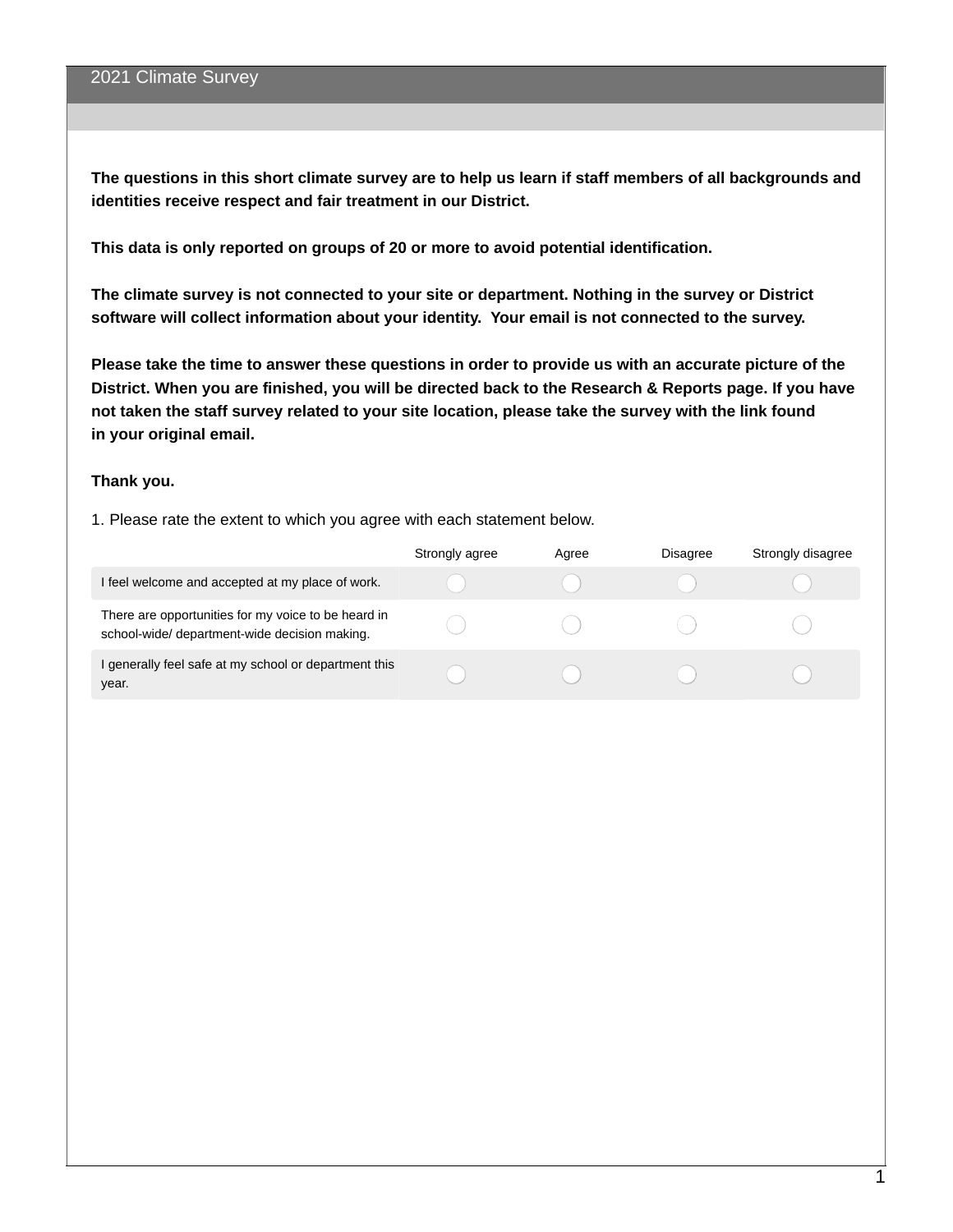# 2. How often do. . .

|                                                                                                                              | Almost never | Once in a<br>while | Sometimes | Frequently | Almost always |
|------------------------------------------------------------------------------------------------------------------------------|--------------|--------------------|-----------|------------|---------------|
| you consider and/or discuss the experiences of<br>colleagues with racial and cultural identities different<br>from your own? |              |                    |           |            |               |
| adults at your school/department have important<br>conversations about race, even when they might be<br>uncomfortable?       |              |                    |           |            |               |

# 3. Continuing the conversation

|                                                                                                                             | Not at all | Slightly | Somewhat | Ouite | Extremely |
|-----------------------------------------------------------------------------------------------------------------------------|------------|----------|----------|-------|-----------|
| How confident are you that adults at your<br>school/department can have honest conversations<br>with each other about race? |            |          |          |       |           |
| How comfortable are you discussing race-related<br>topics with your colleagues?                                             |            |          |          |       |           |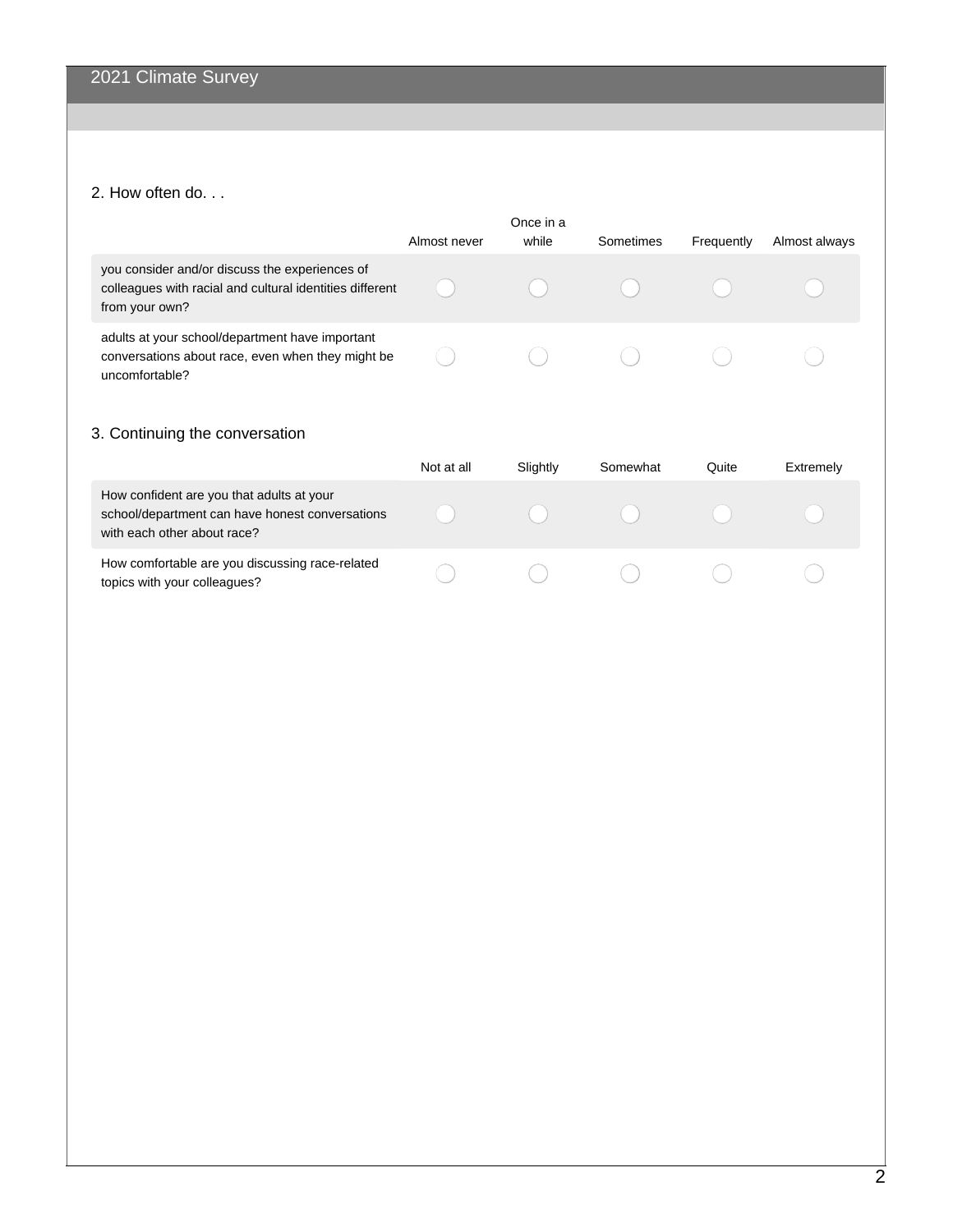## 2021 Climate Survey

## Demographics - Optional

The following demographic questions are optional. They will help us learn if staff members of all backgrounds and identities receive respect and fair treatment in our District.

This data is only used for analysis on groups of 20 or more to avoid identification.

Your responses are not connected to your location or position in the District. Results including these questions will be reported on a District-level and not by school or department.

If you do not wish to report this information, please select "Prefer not to say" or click the "Next" button.

#### 4. Are you Hispanic/Latino(a)?

 $Y$ es  $\bigcap$  No  $\bigcap$  No  $\bigcap$  Prefer not to say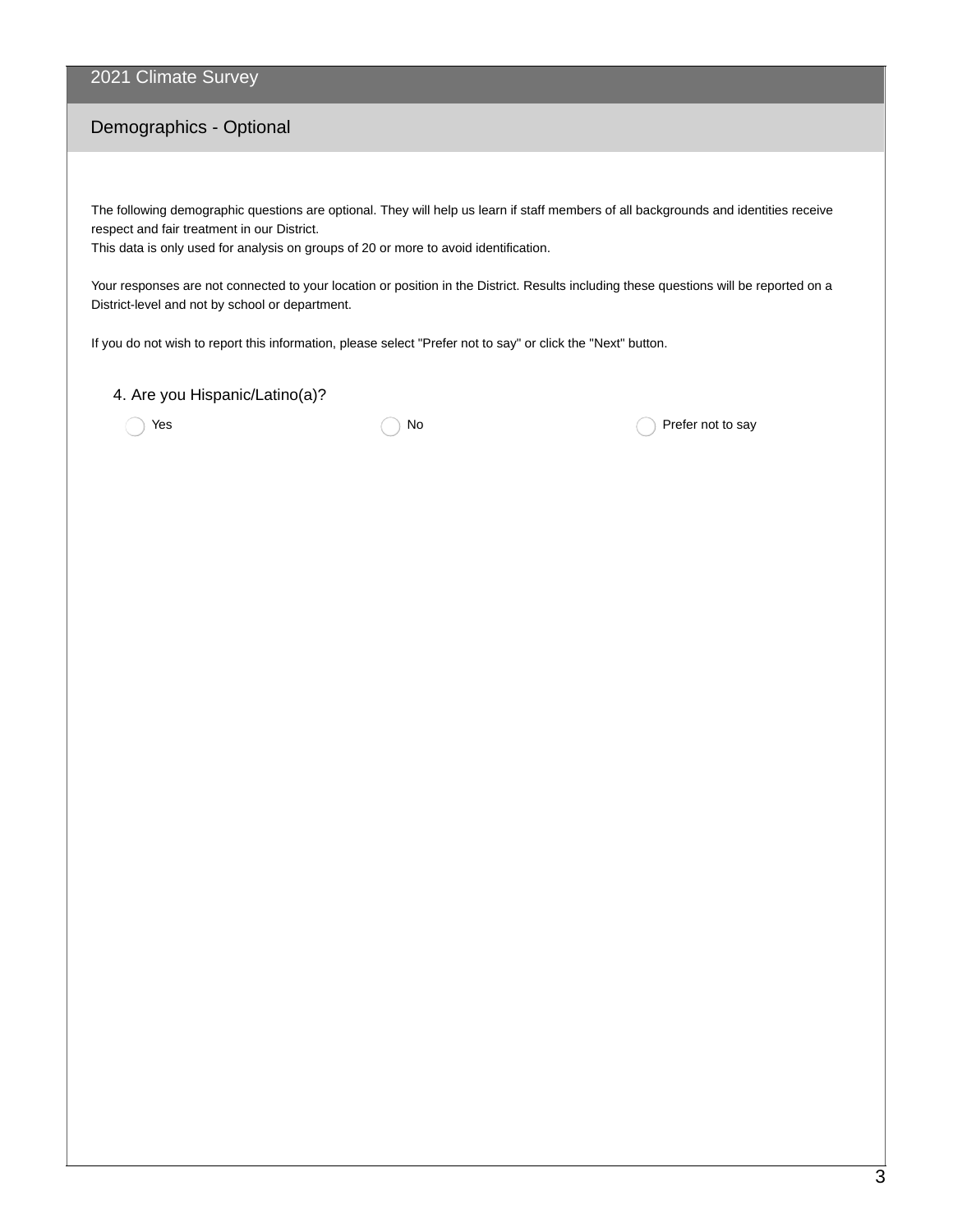### 2021 Climate Survey

## Demographics - Optional

The following demographic questions are optional. They will help us learn if staff members of all backgrounds and identities receive respect and fair treatment in our District.

This data is only used for analysis on groups of 20 or more to avoid identification.

Your responses are not connected to your location or position in the District. Results including these questions will be reported on a District-level and not by school or department.

If you do not wish to report this information, please select "Prefer not to say" or click the "Next" button.

#### 5. How do you identify your race/ ethnicity? Mark all that apply.

| Asian                           | Pacific Islander  |
|---------------------------------|-------------------|
| Black/African-American          | White             |
| Native American/ Alaskan Native | Prefer not to say |
| Other (please specify)          |                   |
|                                 |                   |